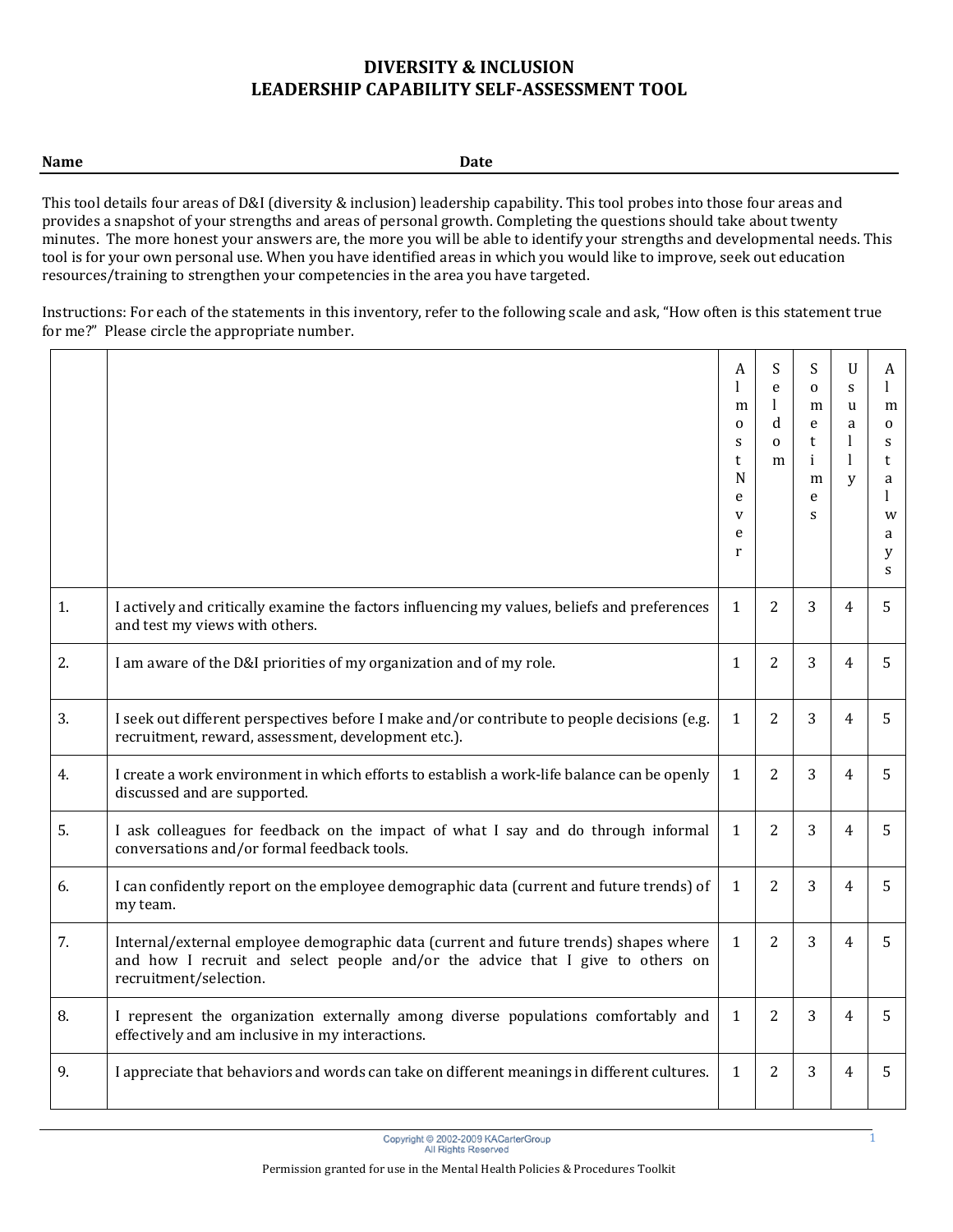| 10. | I say what I am thinking and feeling, with consideration of others, and match my actions<br>with my words and values.                                                                                                                                                                                       | $\mathbf{1}$ | $\overline{2}$ | 3 | $\overline{4}$ | 5 |
|-----|-------------------------------------------------------------------------------------------------------------------------------------------------------------------------------------------------------------------------------------------------------------------------------------------------------------|--------------|----------------|---|----------------|---|
| 11. | I review data to ensure the outcomes of my people decisions, and/or those that I contribute<br>to, are fair and consistent.                                                                                                                                                                                 | $\mathbf{1}$ | $\overline{2}$ | 3 | $\overline{4}$ | 5 |
| 12. | I enjoy, value and treat with respect people from different backgrounds and levels in the<br>organization.                                                                                                                                                                                                  | $\mathbf{1}$ | $\overline{2}$ | 3 | $\overline{4}$ | 5 |
| 13. | I give constructive and appropriate feedback to all the people I manage and/or<br>coach/support.                                                                                                                                                                                                            | $\mathbf{1}$ | $\overline{2}$ | 3 | $\overline{4}$ | 5 |
| 14. | When developing and/or implementing my plans, I consider the needs of, impact on and<br>mutually advantageous opportunities related to diverse partners and clients.                                                                                                                                        | $\mathbf{1}$ | $\overline{2}$ | 3 | $\overline{4}$ | 5 |
| 15. | In interactions, I focus on the speaker, listen closely without interrupting, observe verbal<br>and non-verbal cues and often check for understanding.                                                                                                                                                      | $\mathbf{1}$ | $\overline{2}$ | 3 | $\overline{4}$ | 5 |
| 16. | I say or do something, in an appropriate way, to disapprove when others stereotype,<br>discriminate against or treat people poorly on the basis of their individual characteristics<br>(e.g. race, ethnicity, culture, religion, sexual orientation, job level/seniority, contractual<br>arrangement etc.). | $\mathbf{1}$ | $\overline{2}$ | 3 | $\overline{4}$ | 5 |
| 17. | I can manage the tensions and emotions that often arise when talking about D&I.                                                                                                                                                                                                                             | $\mathbf{1}$ | $\overline{2}$ | 3 | $\overline{4}$ | 5 |
| 18. | I mentor, coach and encourage others regardless of age, gender, race, religion or other<br>differences.                                                                                                                                                                                                     | $\mathbf{1}$ | $\overline{2}$ | 3 | $\overline{4}$ | 5 |
| 19. | To support understanding, I communicate my values, priorities and needs as well as use<br>language that is candid and clear.                                                                                                                                                                                | $\mathbf{1}$ | $\overline{2}$ | 3 | $\overline{4}$ | 5 |
| 20. | I am conscious of the impact that I can have on people and situations and use that power<br>in visible and subtle ways to include people and discourage exclusion.                                                                                                                                          | $\mathbf{1}$ | $\overline{2}$ | 3 | $\overline{4}$ | 5 |
| 21. | I discuss the benefits of a diverse and inclusive organization with colleagues drawing on<br>professional and personal experiences.                                                                                                                                                                         | $\mathbf{1}$ | 2              | 3 | 4              | 5 |
| 22. | Respecting privacy, I engage in non-work related conversations with my team members to<br>get to know each of them as individuals.                                                                                                                                                                          | $\mathbf{1}$ | $\overline{2}$ | 3 | $\overline{4}$ | 5 |
| 23. | On a day-to-day basis, I solicit opinions, ideas, and criticism from people from different<br>backgrounds and/or with different perspectives/experiences.                                                                                                                                                   | $\mathbf{1}$ | $\overline{2}$ | 3 | $\overline{4}$ | 5 |
| 24. | I work to create an environment in which everyone feels valued and comfortable.                                                                                                                                                                                                                             | $\mathbf{1}$ | 2              | 3 | $\overline{4}$ | 5 |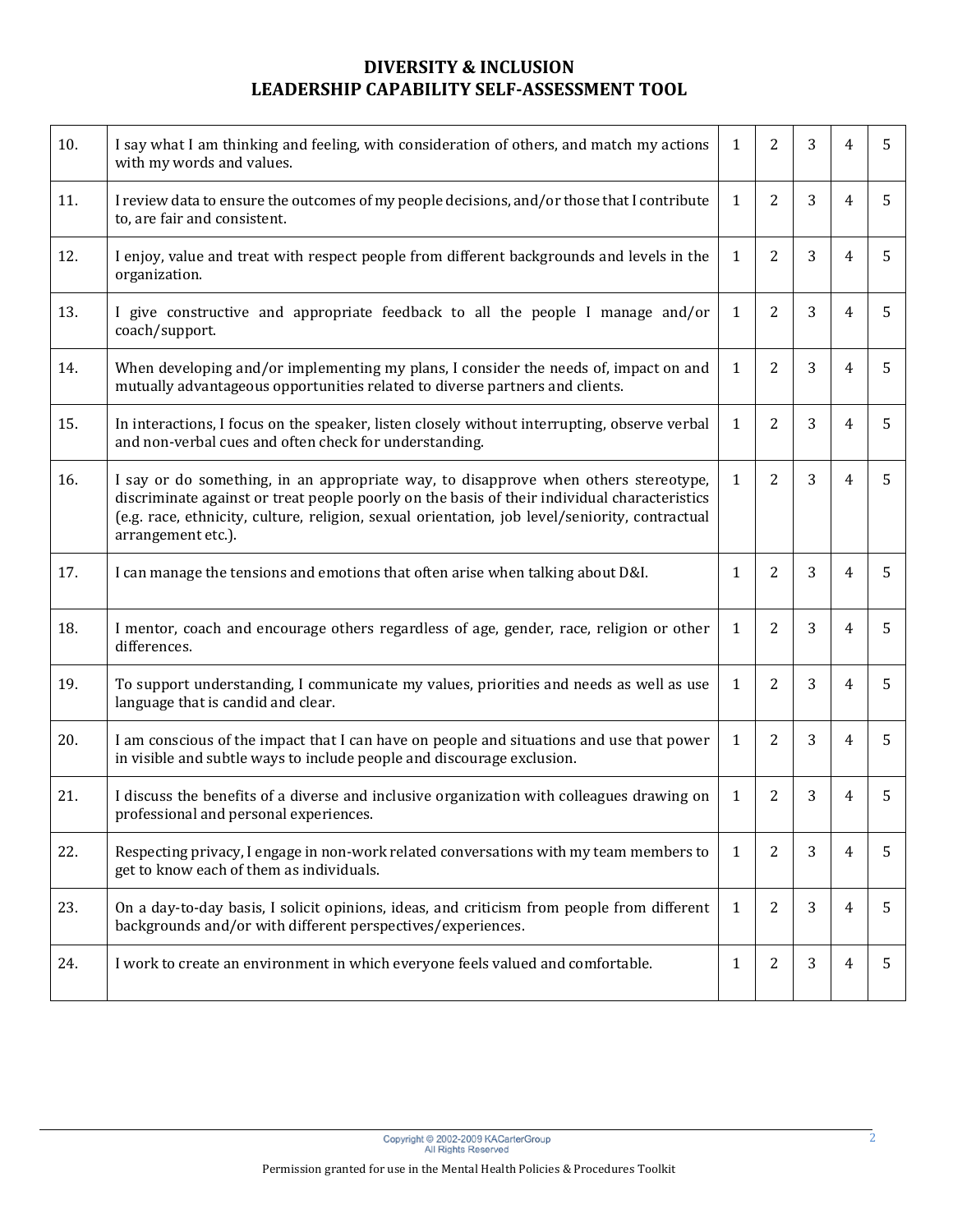The questions in this self-assessment are classified into four areas of *D&I Leadership Capability*:

**SELF-AWARENESS** – how you are continually increasing your self-awareness and managing your impact on others and situations.

**STRATEGIC CONTEXT** – How frequently you: discuss the benefits of D&I; take D&I into account when making business decisions; and demonstrate D&I leadership behavior in external interactions (e.g. with suppliers, partners, communities).

**INCLUSIVE WORK ENVIRONMENT** – how actively you create an environment in which all team members feel valued and draw on the rich diversity that exists among your colleagues.

**TALENT MANAGEMENT** – how effectively you make meritocratic people decisions and identify/develop diverse talent taking key demographic data into account.

### **SELF-SCORING PROCESS**

Please transcribe your responses (1, 2, 3, 4 or 5) to the flowing questions in the space provided.

#### **Self-awareness**

|--|--|--|--|

The total of these 5 scores is  $\frac{X 100}{5}$  =

### **Strategic context**

The total of these 5 scores is  $\frac{1}{2}$  X 100 / 5 =

### **Inclusive work environment**

| $\sim$ $\sim$<br>1 G<br>ιv.<br>.<br>∠J.<br>.<br>$\sim$ | . |
|--------------------------------------------------------|---|
|--------------------------------------------------------|---|

The total of these 8 scores is  $\frac{1}{2}$  X 100 / 8 =

#### **Talent management**

| . . | __ |
|-----|----|
|-----|----|

The total of these 6 scores is  $\frac{1}{2}$  X 100 / 6 =

3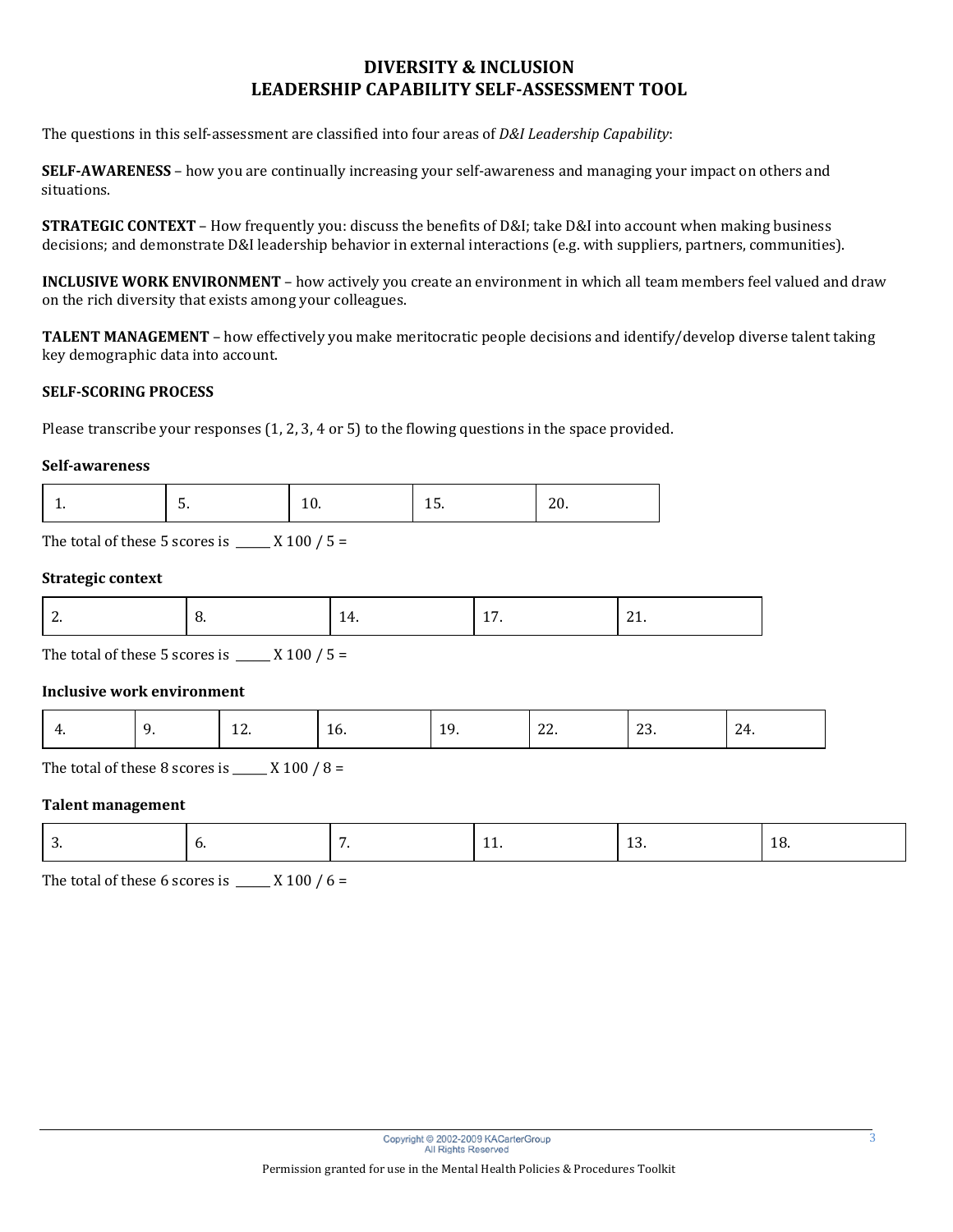### **ACTION PLANNING**

For each of the four areas above, identify the two questions on which you scored the lowest. Take about 10 minutes and reflect on what actions you could take to build your capability in this area. In many cases, it may just be to do more of the behavior that is being probed by the question. Other actions are also possible.

| In the space provided on the next page, write down your actions. |  |
|------------------------------------------------------------------|--|
|------------------------------------------------------------------|--|

| <b>SELF AWARENESS</b>    |                                   |  |  |
|--------------------------|-----------------------------------|--|--|
| Question no.             | PERSONAL ACTION TO IMPROVE SCORE  |  |  |
|                          |                                   |  |  |
|                          |                                   |  |  |
|                          | <b>STRATEGIC CONTEXT</b>          |  |  |
| Question no.             | PERSONAL ACTION TO IMPROVE SCORE  |  |  |
|                          |                                   |  |  |
|                          |                                   |  |  |
|                          | <b>INCLUSIVE WORK ENVIRONMENT</b> |  |  |
| Question no.             | PERSONAL ACTION TO IMPROVE SCORE  |  |  |
|                          |                                   |  |  |
|                          |                                   |  |  |
| <b>TALENT MANAGEMENT</b> |                                   |  |  |
| Question no.             | PERSONAL ACTION TO IMPROVE SCORE  |  |  |
|                          |                                   |  |  |
|                          |                                   |  |  |